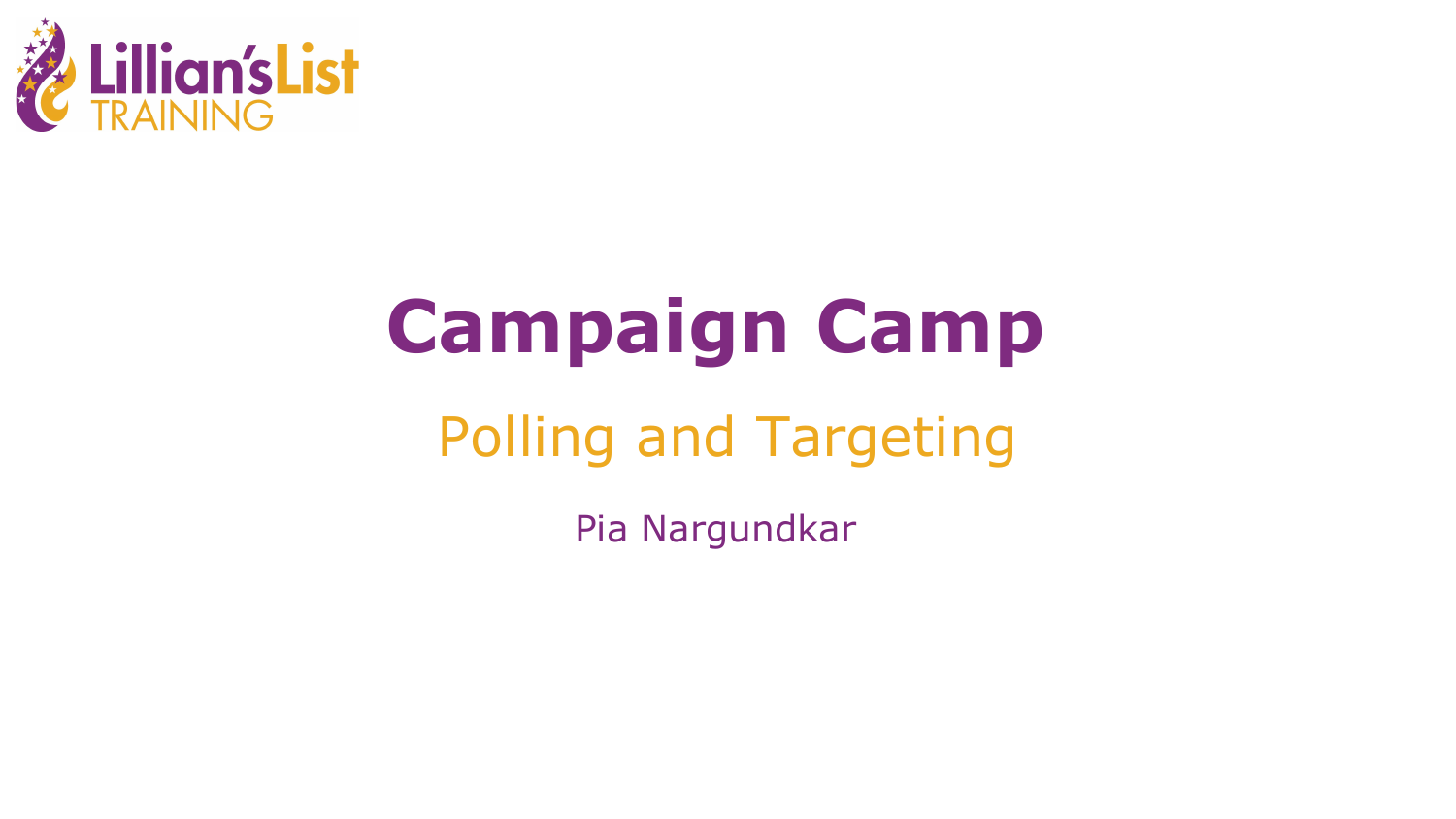

#### WHAT IS POLITICAL POLLING?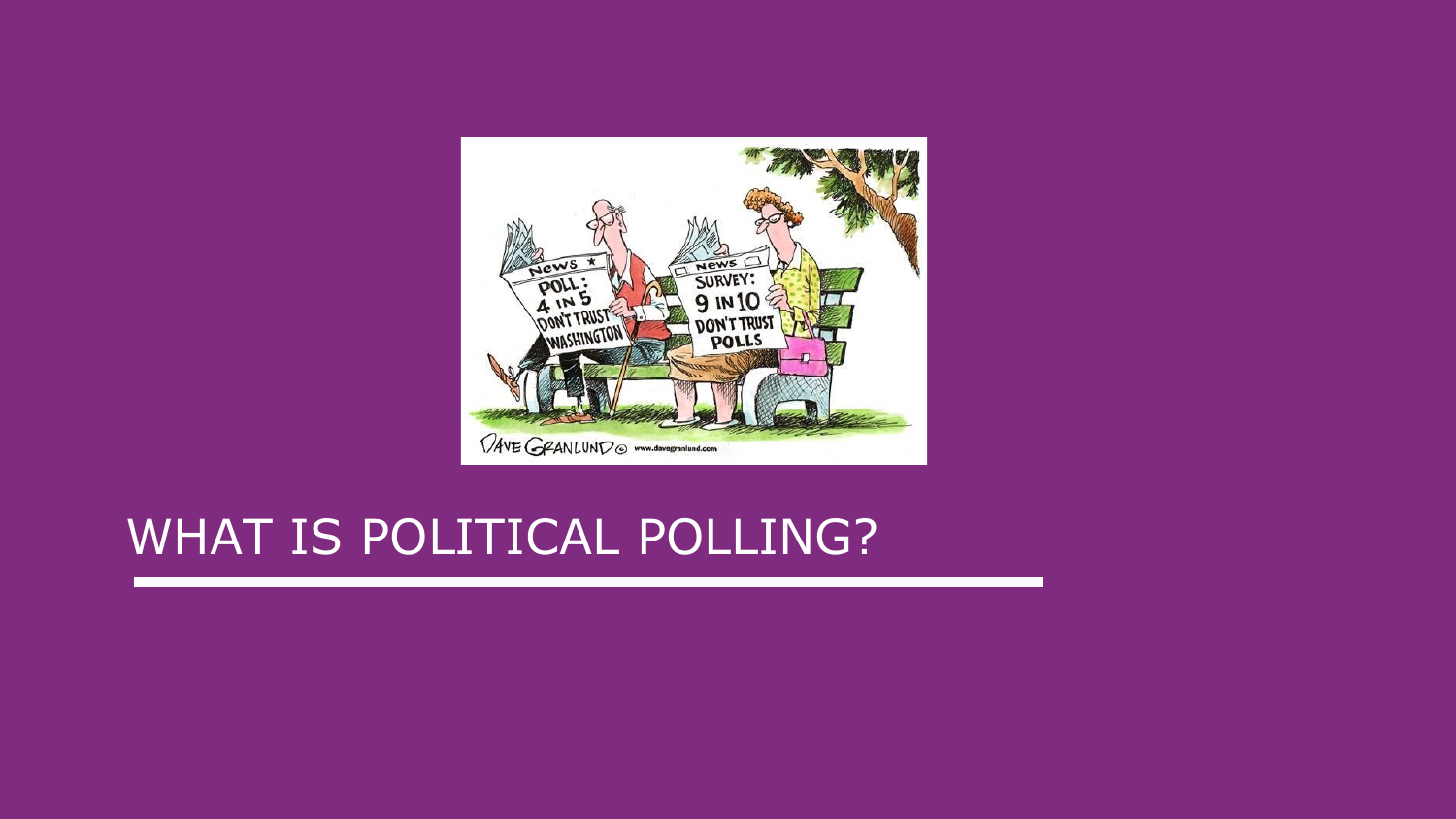#### **Polling is much more than the horse race questions you see in the media**

Pollsters are an integral part of a campaign's consulting team

- ▪Most candidates bring an impressive background, history of accomplishments, and ambitious policy agenda to the table. But even high information voters can absorb only a limited amount of information.
- **If is the pollster's job to identify what exactly about a candidate and** his or her vision resonates with voters and help distill it into the most effective burst of information possible.
- ▪Pollsters also identify which demographic blocs are most important for the campaign to communicate with (in order to either persuade or motivate to turnout).

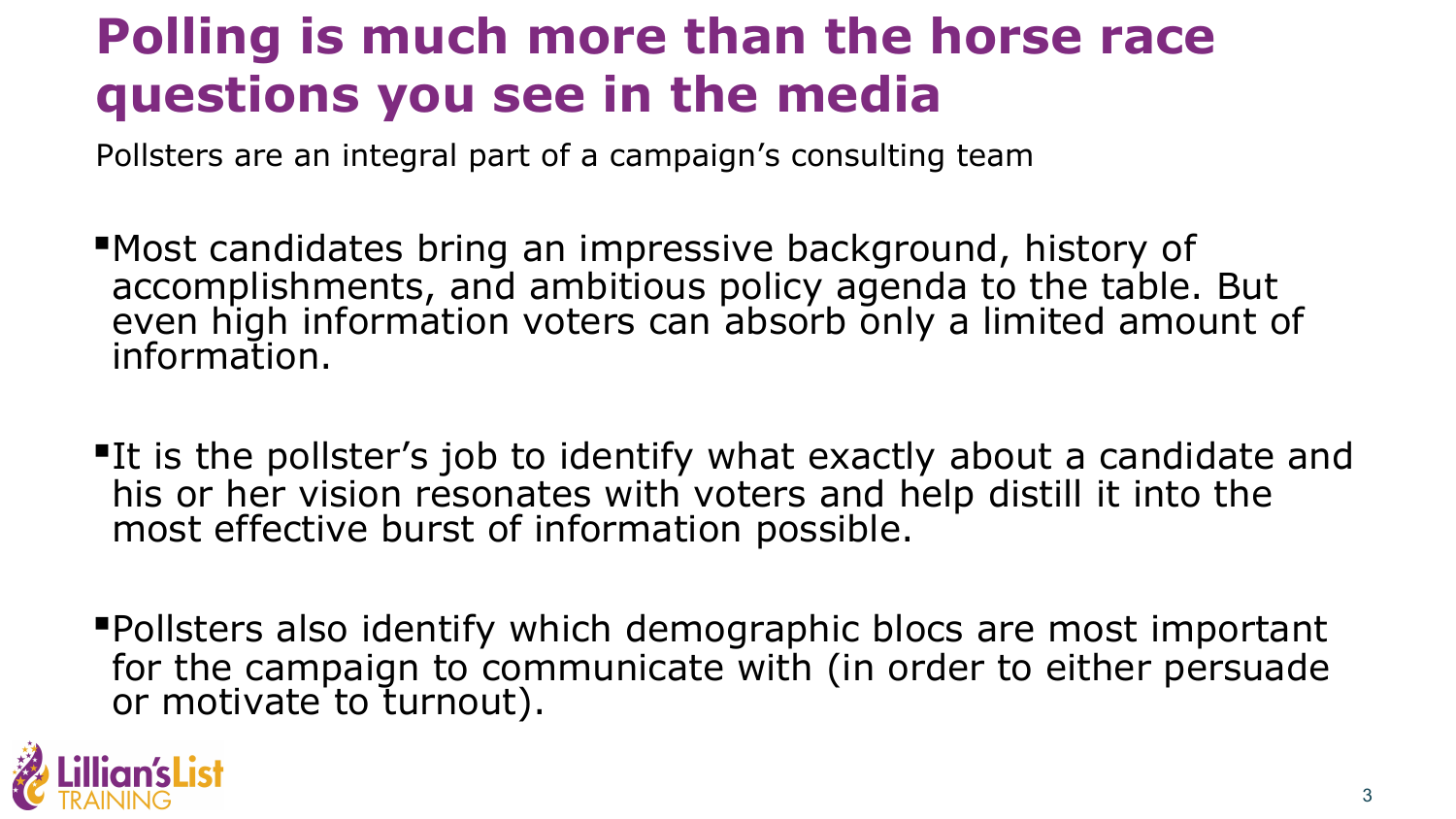## **Other uses for polling**

- .Before a candidate announces that he or she is going to run, they may hire a pollster to see if they have a viable path to victory.
- ▪Campaigns can release positive poll numbers in order to convince donors that the race is close/winnable and their money is needed.
- ▪Polling is also used by groups not affiliated with an individual campaign. A national organization, for example, may want to poll in multiple districts to see where their money is most needed.

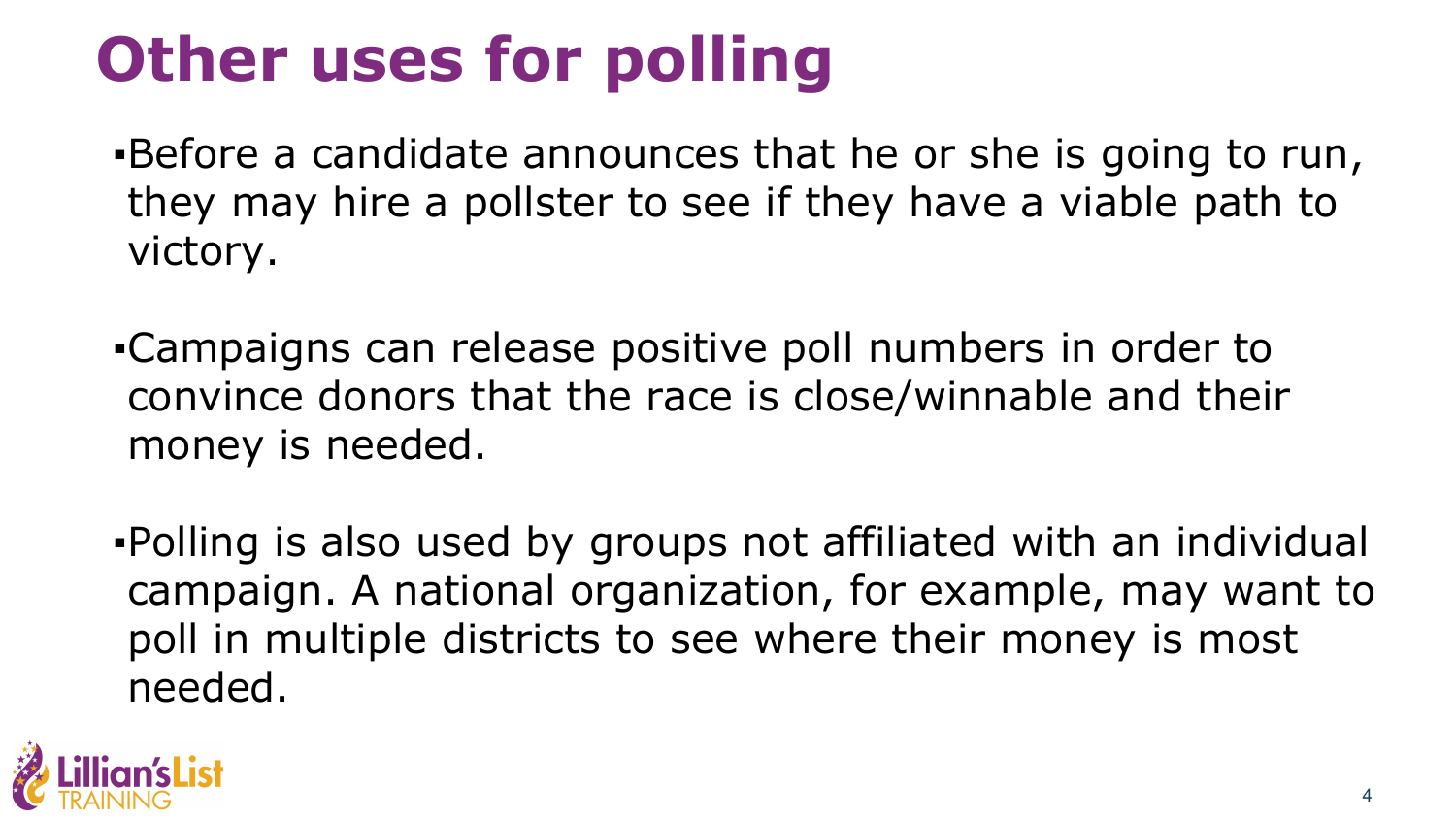BEFORE YOU POLL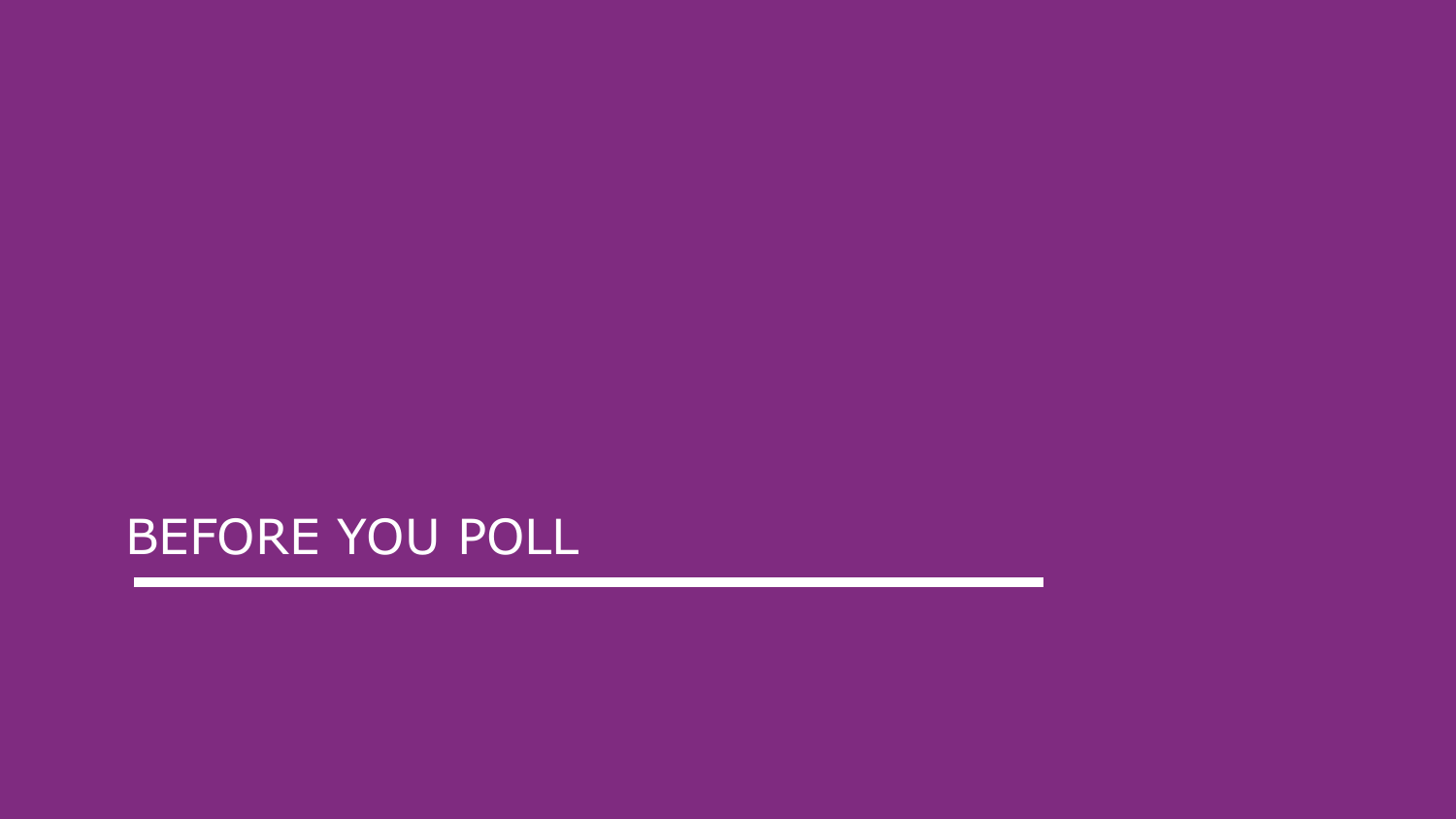## **Questions to consider**

- Are you working on a campaign where polling is likely to happen? Polling is usually utilized on bigger tier campaigns: statewide, presidential, etc. State legislative races can benefit from polling done through a caucus, while races like city council, etc. rarely poll.
- What's the budget?
	- $\diamond$  Polling should be no more than 10% of a typical campaign's total operating budget (can be higher for small campaigns)

| <b>Sample Size</b>          | $\vert$ Length | <b>Estimated Cost</b> |
|-----------------------------|----------------|-----------------------|
| $N = 300$                   | $10-12$ mins.  | $$15-$17k$            |
| $N = 500$                   | $15-18$ mins.  | $$28-$33k$            |
| $N=800-1,000 + oversamples$ | 18-20 mins.    | \$50-\$75k            |

When will you have the money to poll?

✧ Does it make sense to spend your money on a poll?

✧ Will a poll be making your communications more efficient, or robbing resources from them?

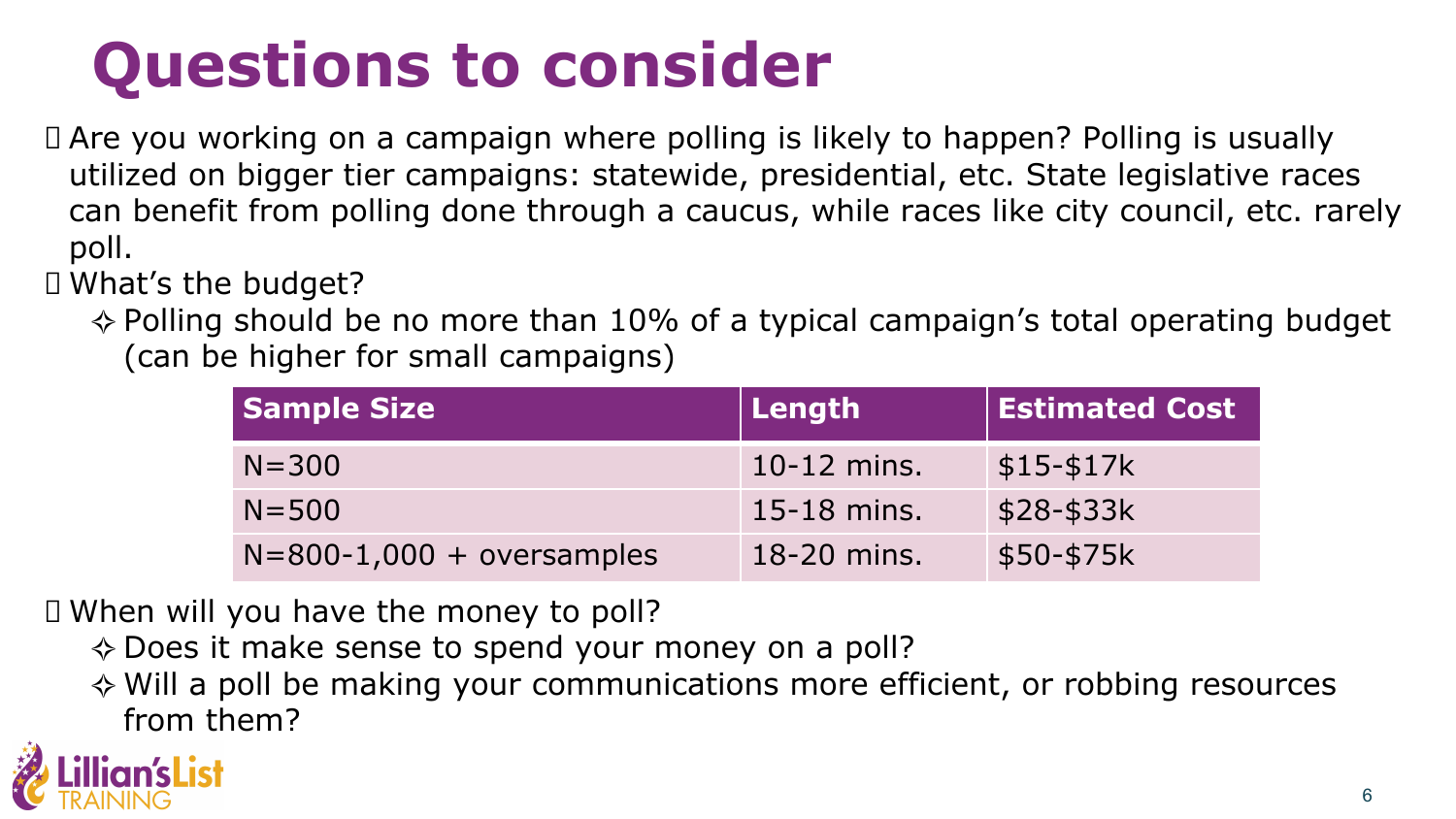## **When should I poll?**

 $\square$ When will you have the information you need order to poll?

When does your campaign expect to start communicating?

✧What is the timeline for a photo / video shoot, and how much lead time do your other consultants need before communicating?

✧How many times will you have an opportunity to tweak your messaging?



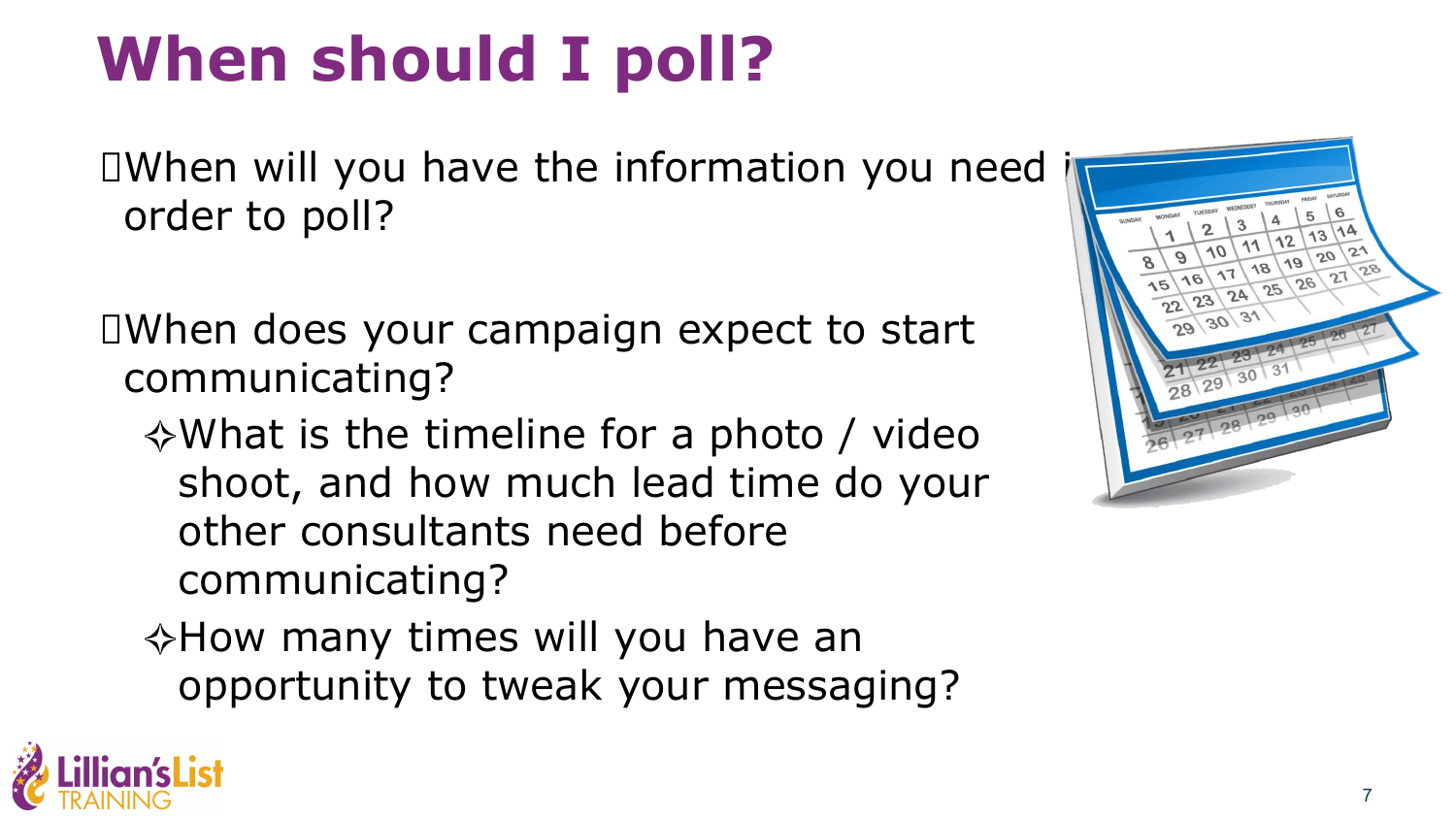### **What should I know before I poll?**

#### Who are the candidates in your race?

When will the races above you on the ballot be set?

What are the stories you might want to tell about your candidate?

What are the stories you might want to tell about your opponent?

What's the lay of the land in this district?

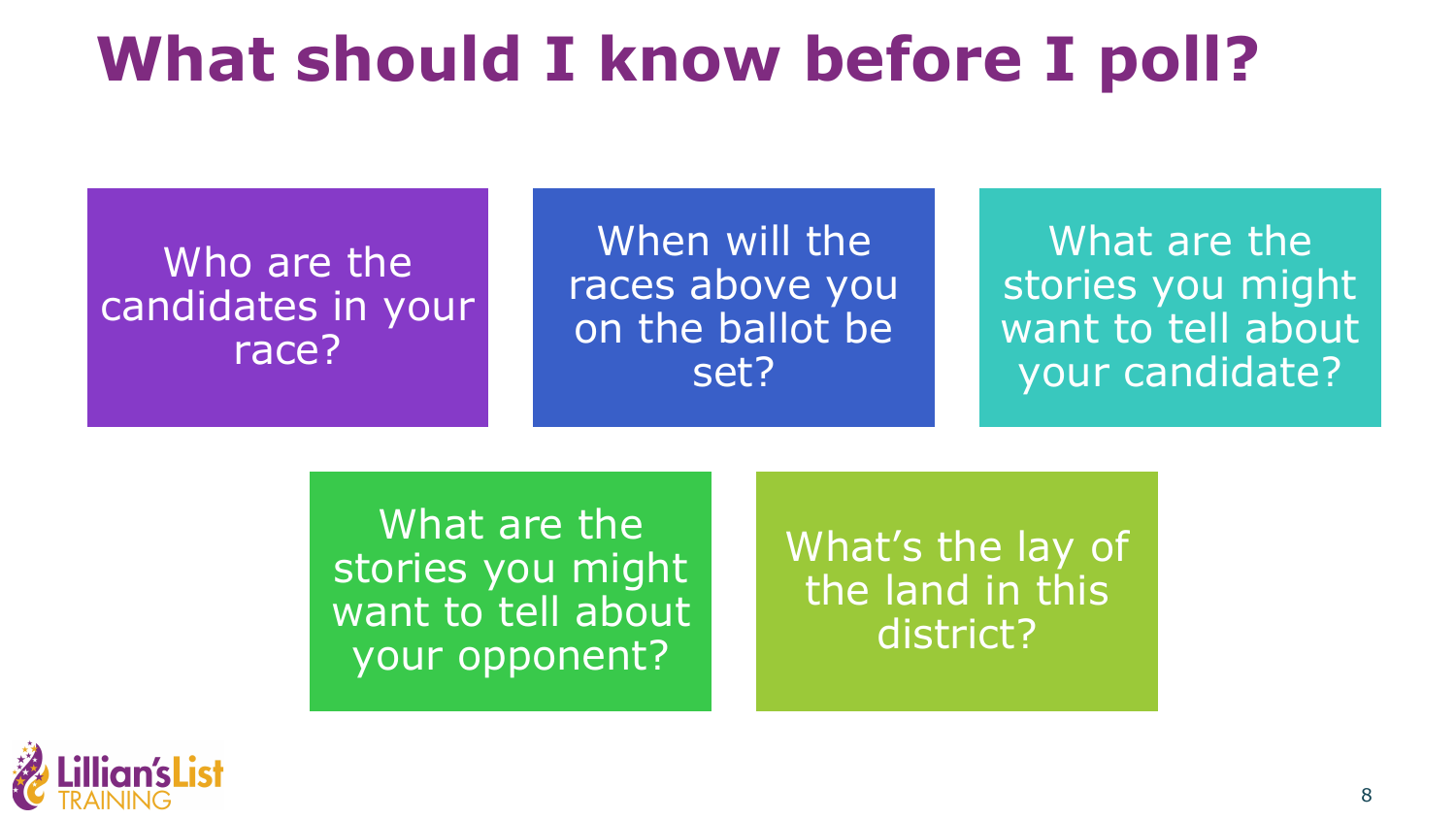## **Typical polling package**

•Qualitative research (only utilized on biggest races)

 $\text{-}$ Four focus groups  $=$  \$40k

•Quantitative research

 $-Baseline$  poll (n=400  $@$  18 minutes) = \$30k

**•Tracker poll (n=400 @ 7 minutes) =**  $$12k$ 

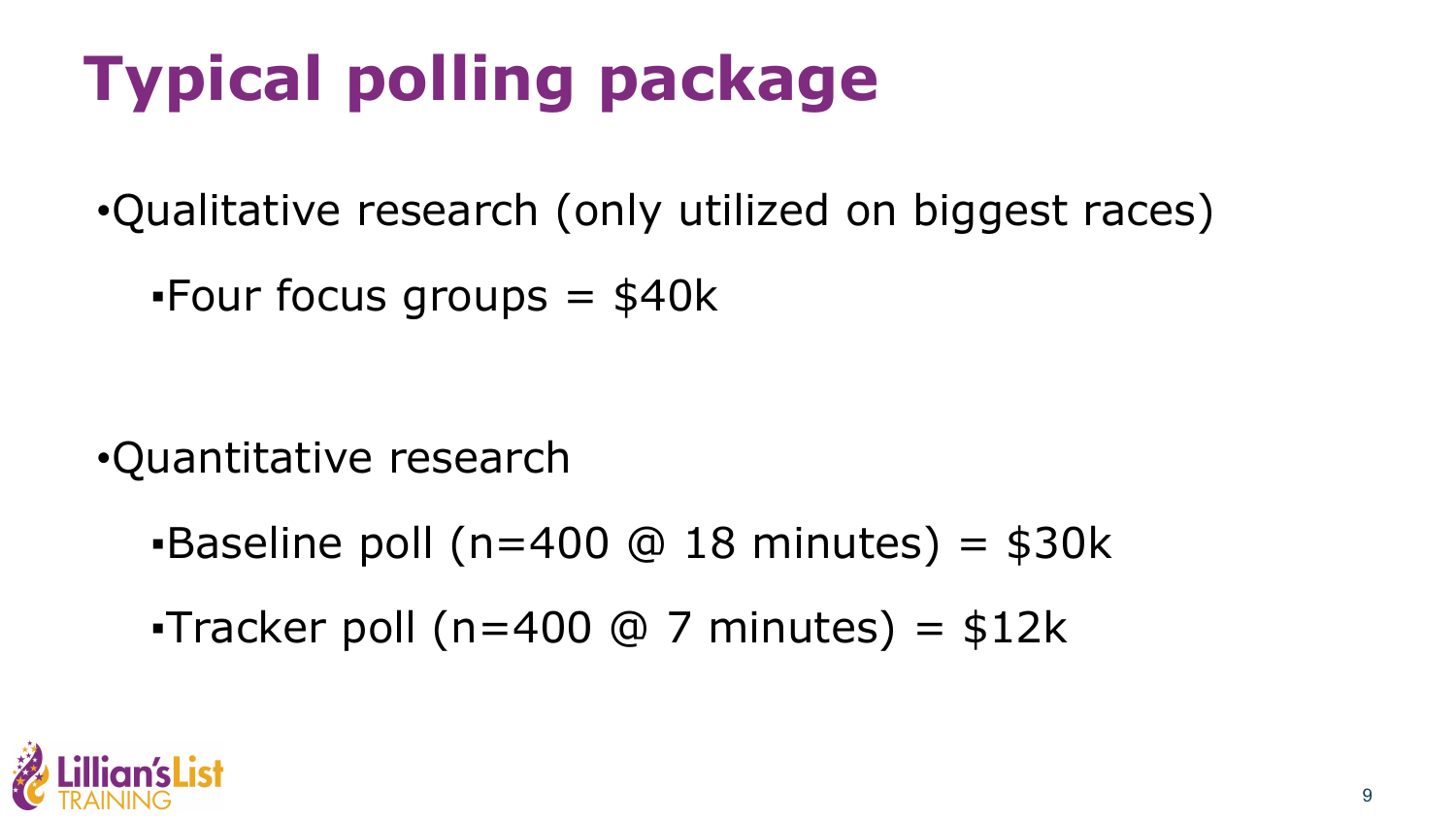#### POLLING METHODOLOGY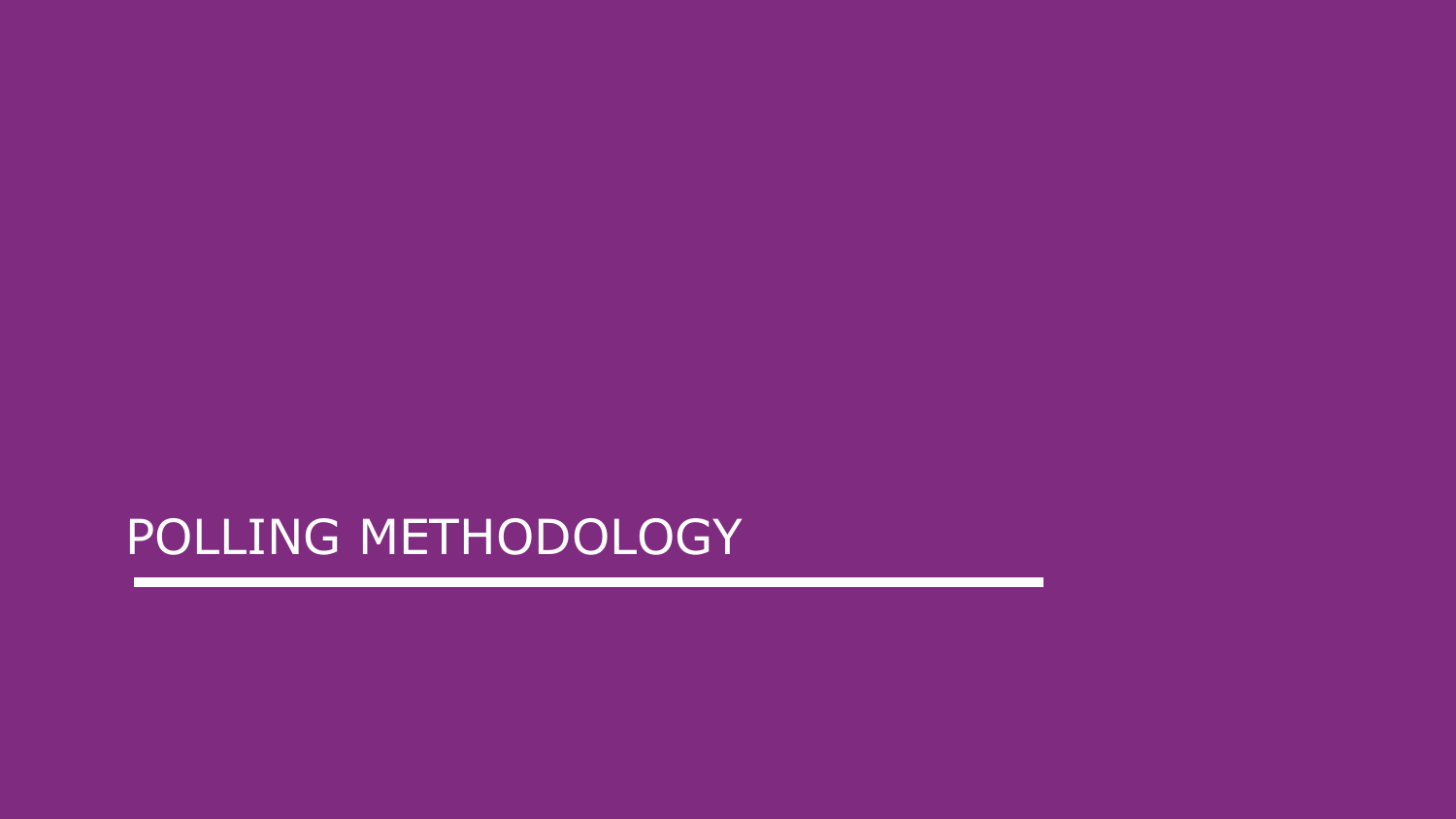## **Types of polls**

#### **Benchmark Poll (18-20 minutes)**

- After candidates are established, but before major communication
- Assesses political environment, candidate support measures, vote scenarios, issue testing, message testing

#### **Trend Poll (12-18 minutes)**

- Measures impact of early media to make adjustments to current message
- Gives a read on political environment and movement in candidate support measures and vote scenarios

#### **Tracking Poll (5-10 minutes)**

- Timed to coincide with paid media; measure its effect
- Gives a read on political environment and movement in candidate support measures and vote scenarios

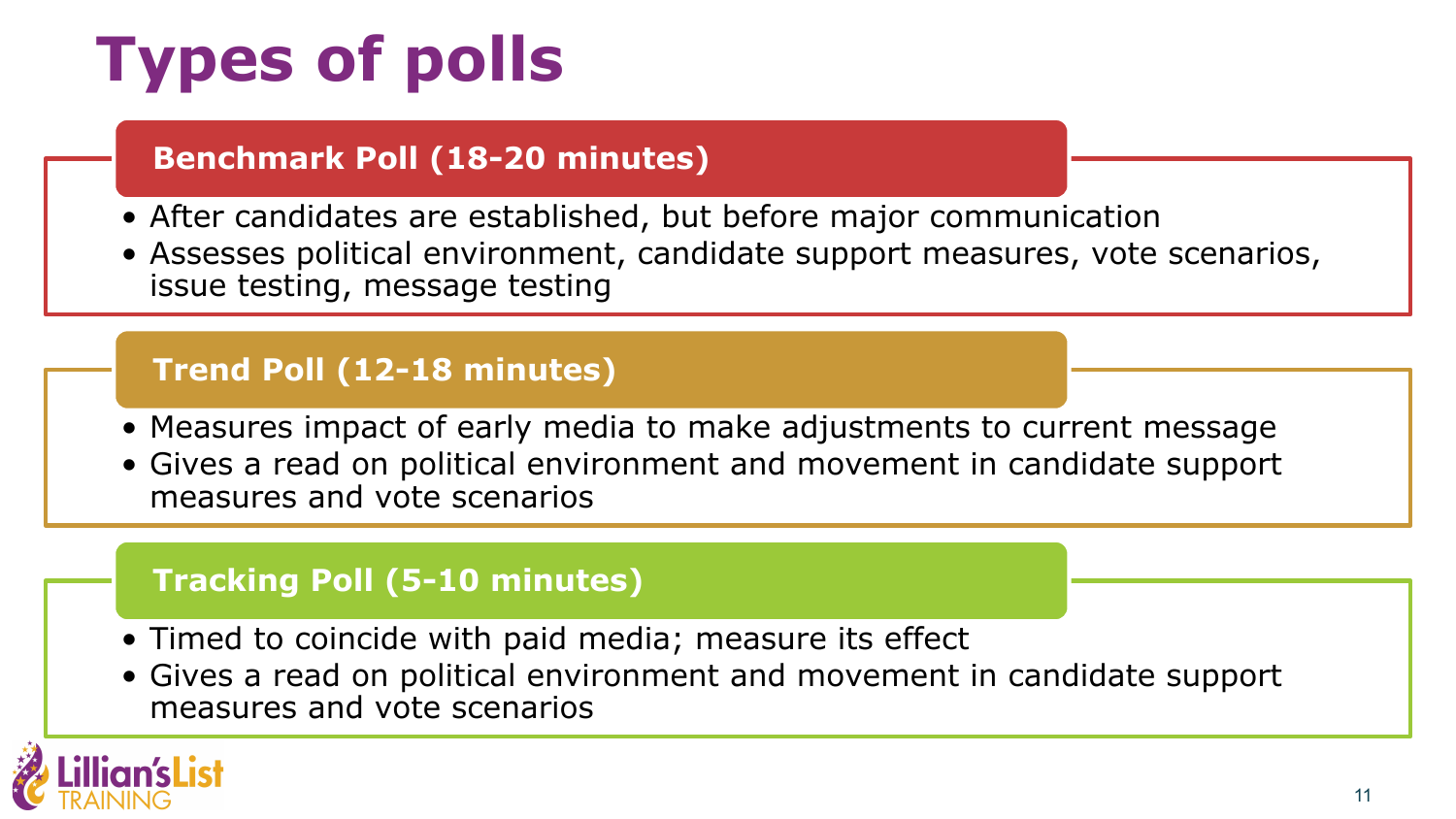## **What makes a good poll?**

#### Robust sample design

• The right people are being called • The people who respond are representative of the electorate

#### Fair questionnaire design

- Question language and order don't bias responses
- Balanced messaging

#### Appropriate fielding window

• In the field for at least 3 days • Did not dial during major events or holidays where regular people are unlikely to pick up the phone

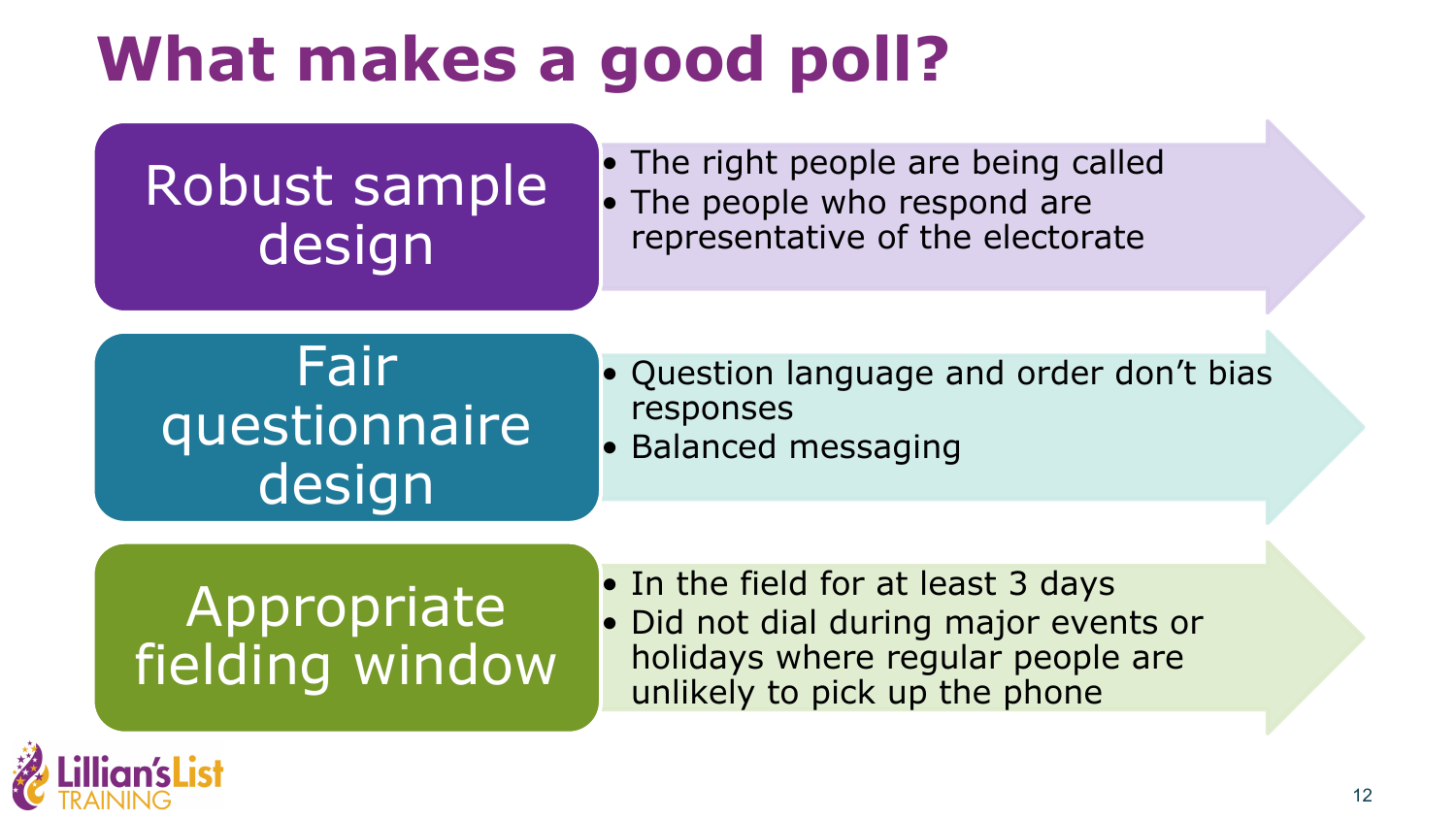## **Unearthing a bad poll**

NG

| Who's in the<br>sample?                           | A poll of adults will give you different results than a poll of<br>registered voters, which will give you different results from<br>a poll of likely voters.                                                                  |
|---------------------------------------------------|-------------------------------------------------------------------------------------------------------------------------------------------------------------------------------------------------------------------------------|
| What do the<br>demographics<br>look like?         | We know presidential year electorates are younger and<br>more diverse than midterm electorates.                                                                                                                               |
| How was the<br>poll conducted?                    | Live telephone interviewers yield more accurate results<br>than polls conducted through IVR (aka robocalls). Cell<br>phone dialing is a must, as is bilingual dialing among an<br>electorate with a high Hispanic population. |
| Is there another<br>way to interpret<br>the data? | Sometimes a change in numbers from poll to poll is due to<br>something other than a true shift in public opinion, such as<br>a change in any of the above, or unfair question wording.                                        |
| <b>Lillian's List</b>                             |                                                                                                                                                                                                                               |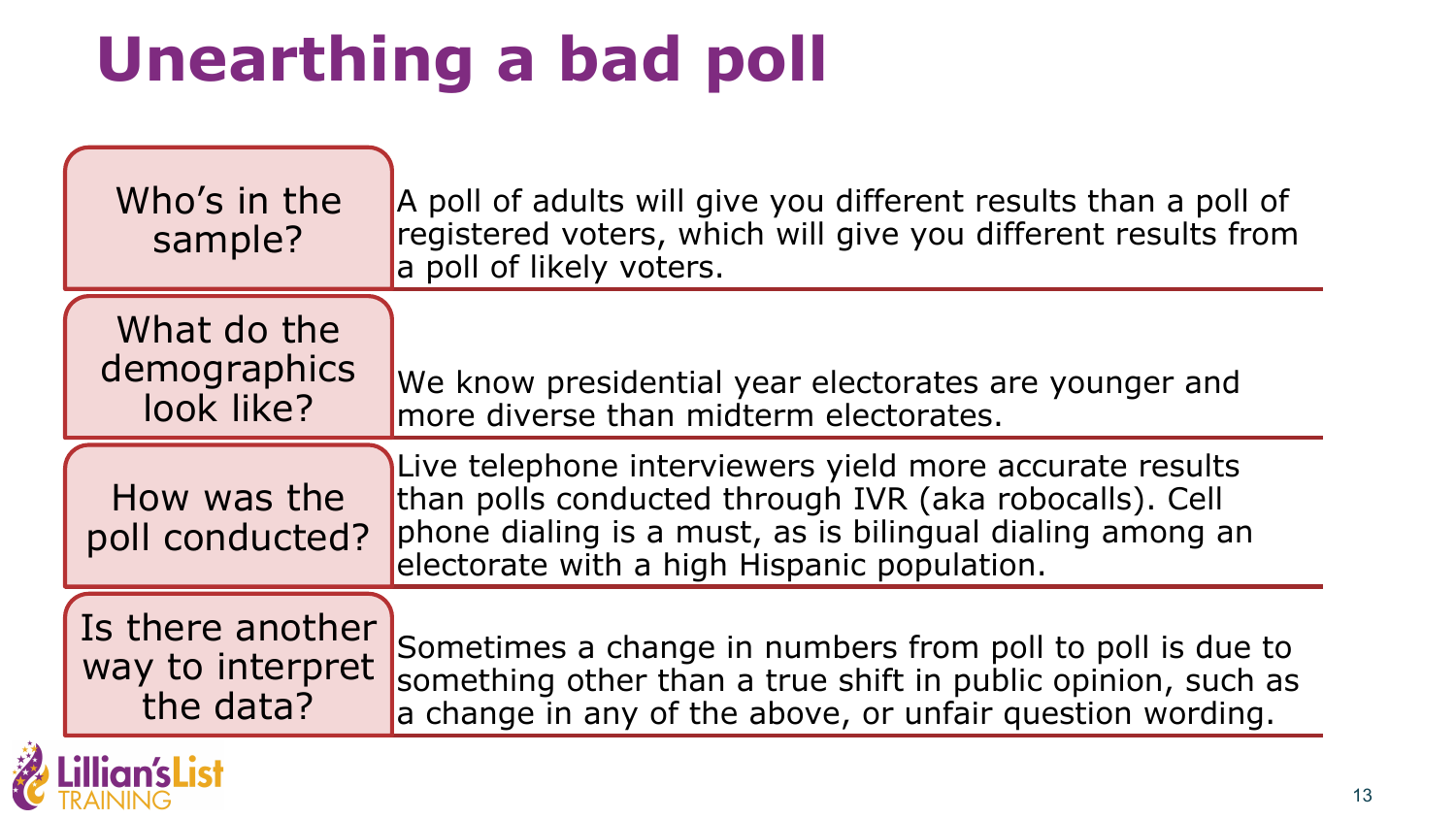## **Cell phone and Spanish-language dialing**

- The most recent data indicates 51% of American households do not own a landline phone
- Those only reachable by cell are disproportionately:
	- Under Age 35
	- Hispanic
	- Lower income
	- Renters
	- Urban
	- Democratic



- Spanish is the primary language spoken at home by more than 37 million Americans.
- Spanish-speakers vote significantly differently from English-speakers.
- It is becoming increasingly important to offer the option of Spanish-language interviews among heavily-Hispanic electorates. 65% are wireless only.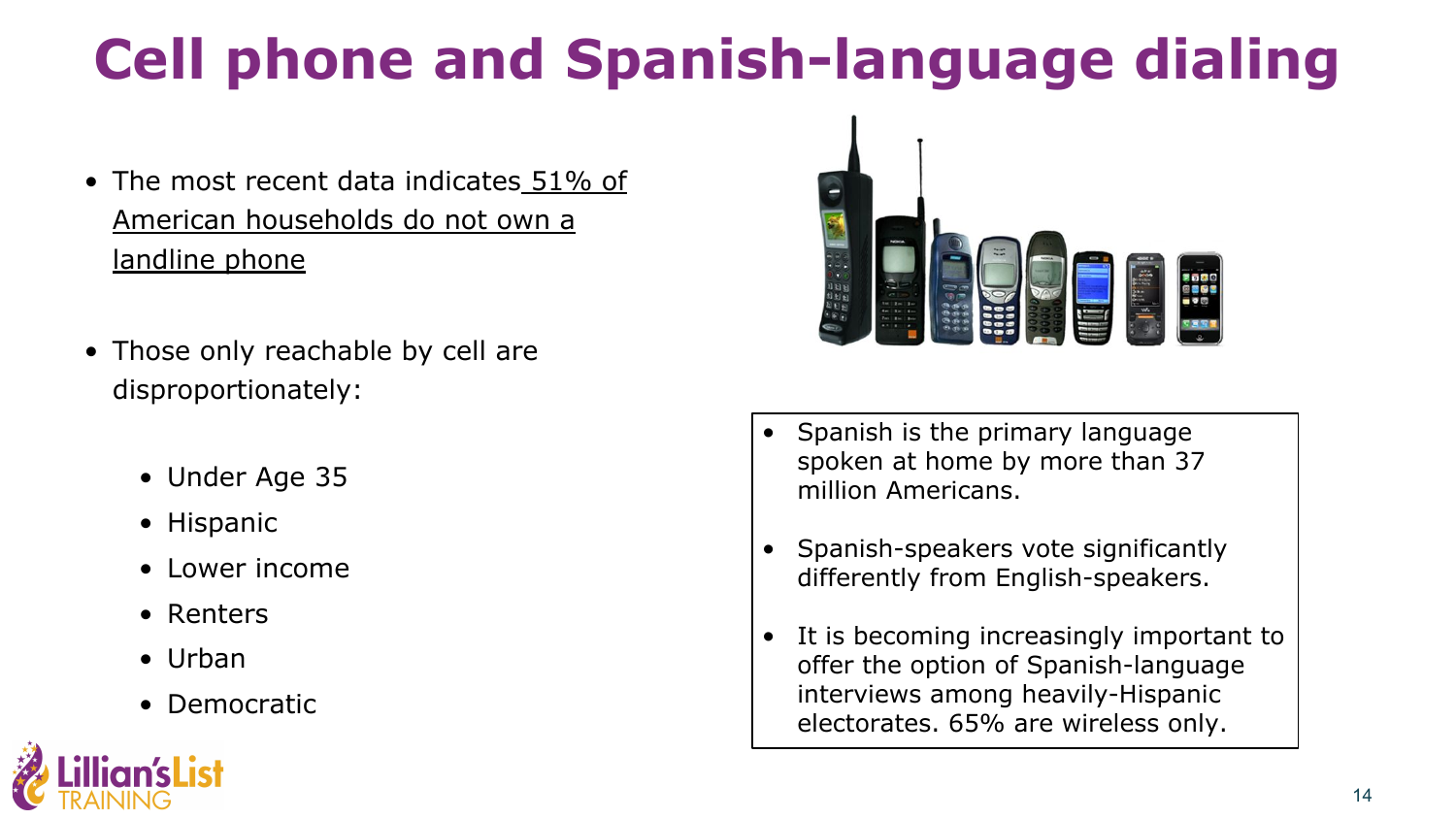#### ANALYZING THE RESULTS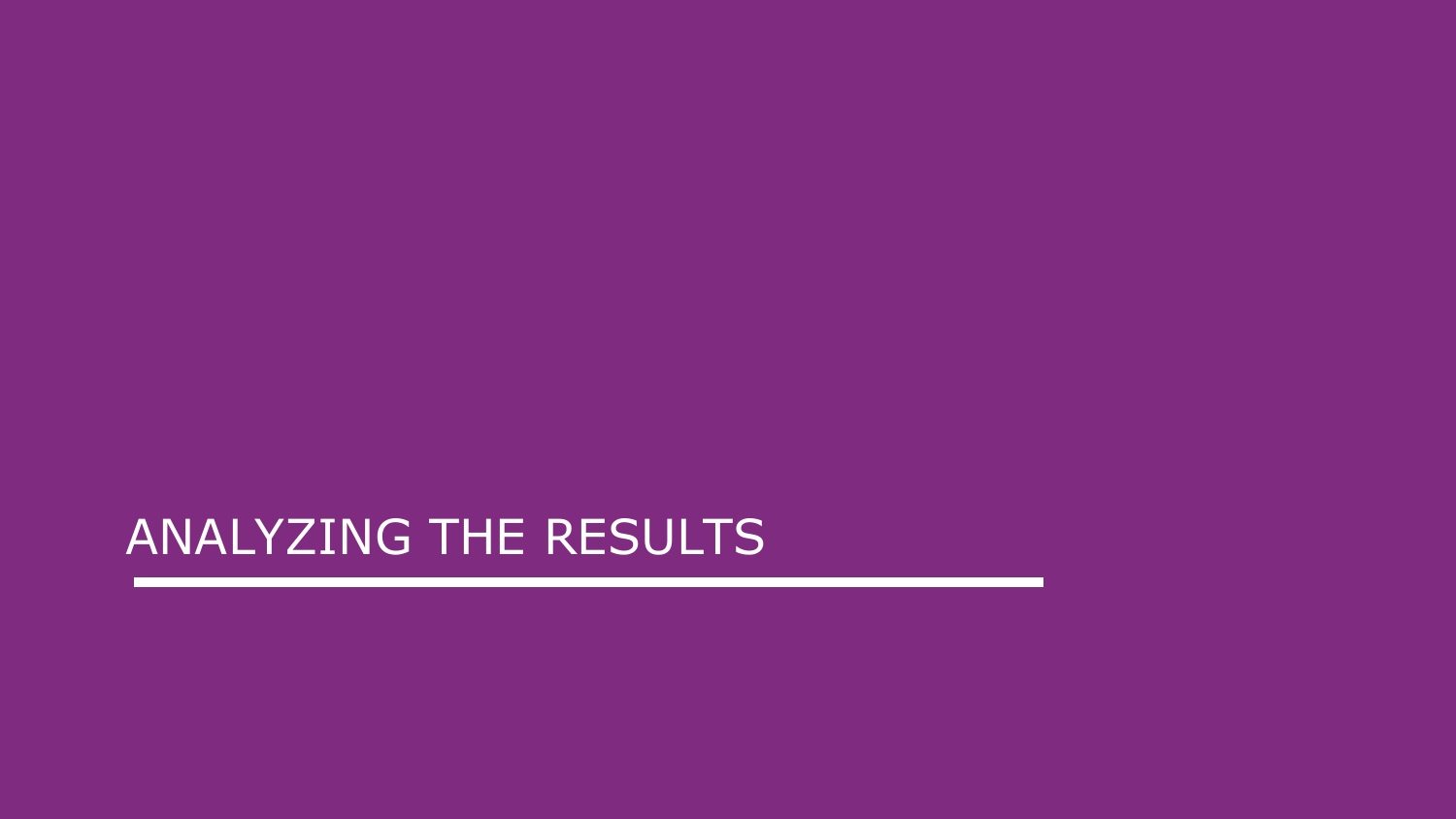### **Pollsters will analyze and interpret the data for you!**

You will get three kinds of documents from your pollster:

**Topline** results show answers for everyone

**Crosstabs** show results for subgroups

Analysis provides the pollster's conclusions about the data

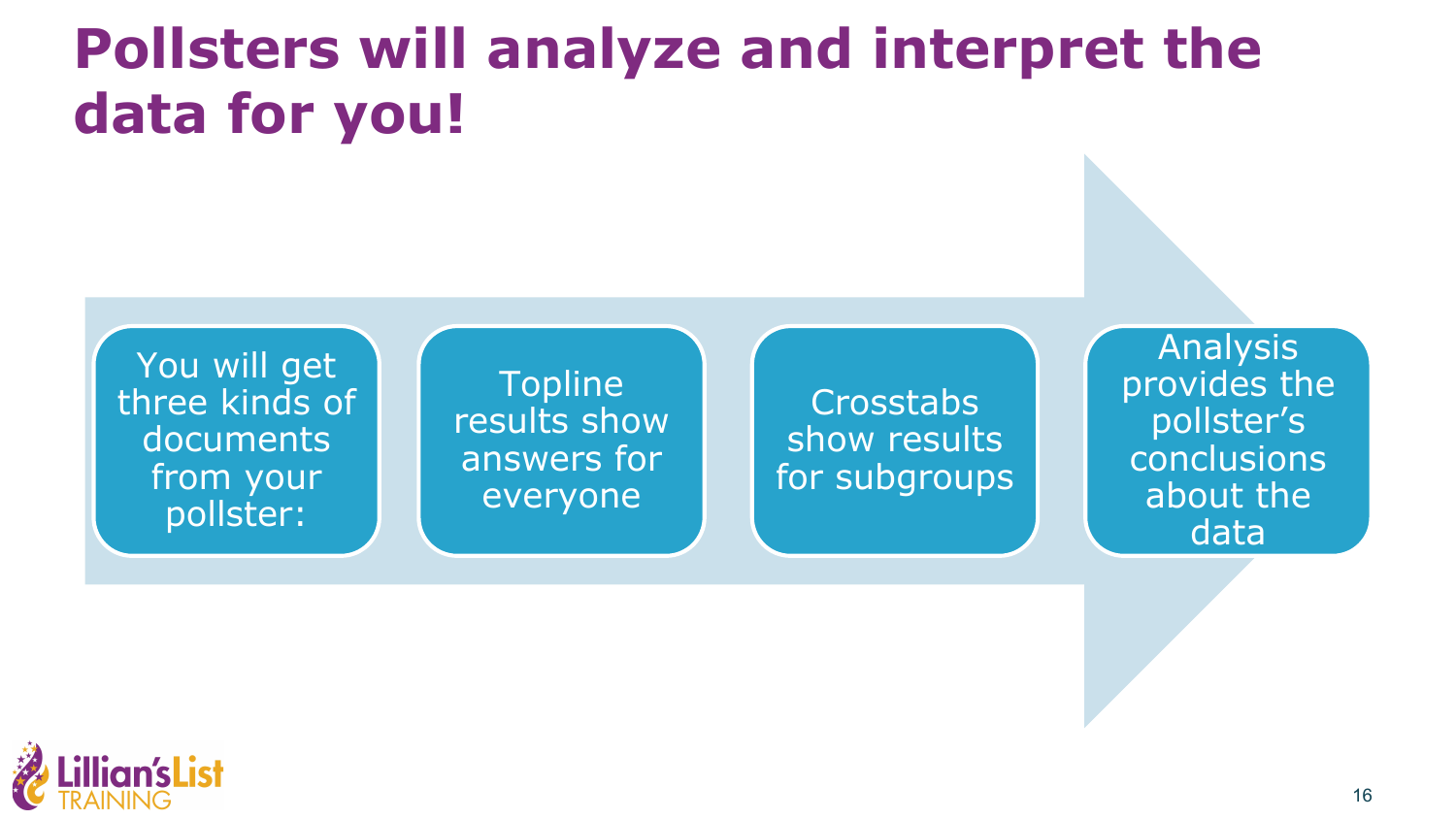## **What does it all mean?**

- 1. Things to look for:
	- Who are the persuadable voters at the outset?
	- Who moves during a poll, and why?
	- What messages are most persuasive to those voters (positive and negative)?
	- How do we tie that all together into a coherent theme?
		- Sometimes, some of your best testing messages may not get used because they don't make thematic sense
	- Tracking polls: what has changed? Did the voters who moved in our baseline poll move in reality?
- 2. Use context when analyzing data
	- How does your race compare to similar races around the country?
	- How does it compare other polling in the state/district?
- 3. Do not over-interpret your data
	- Margin of error  $=$  all of your data is at least a little wrong.
	- Polls must be evaluated in the context of a campaign: just because someone changes their mind with 20 minutes on the phone doesn't mean they'll do so after seeing a TV ad.

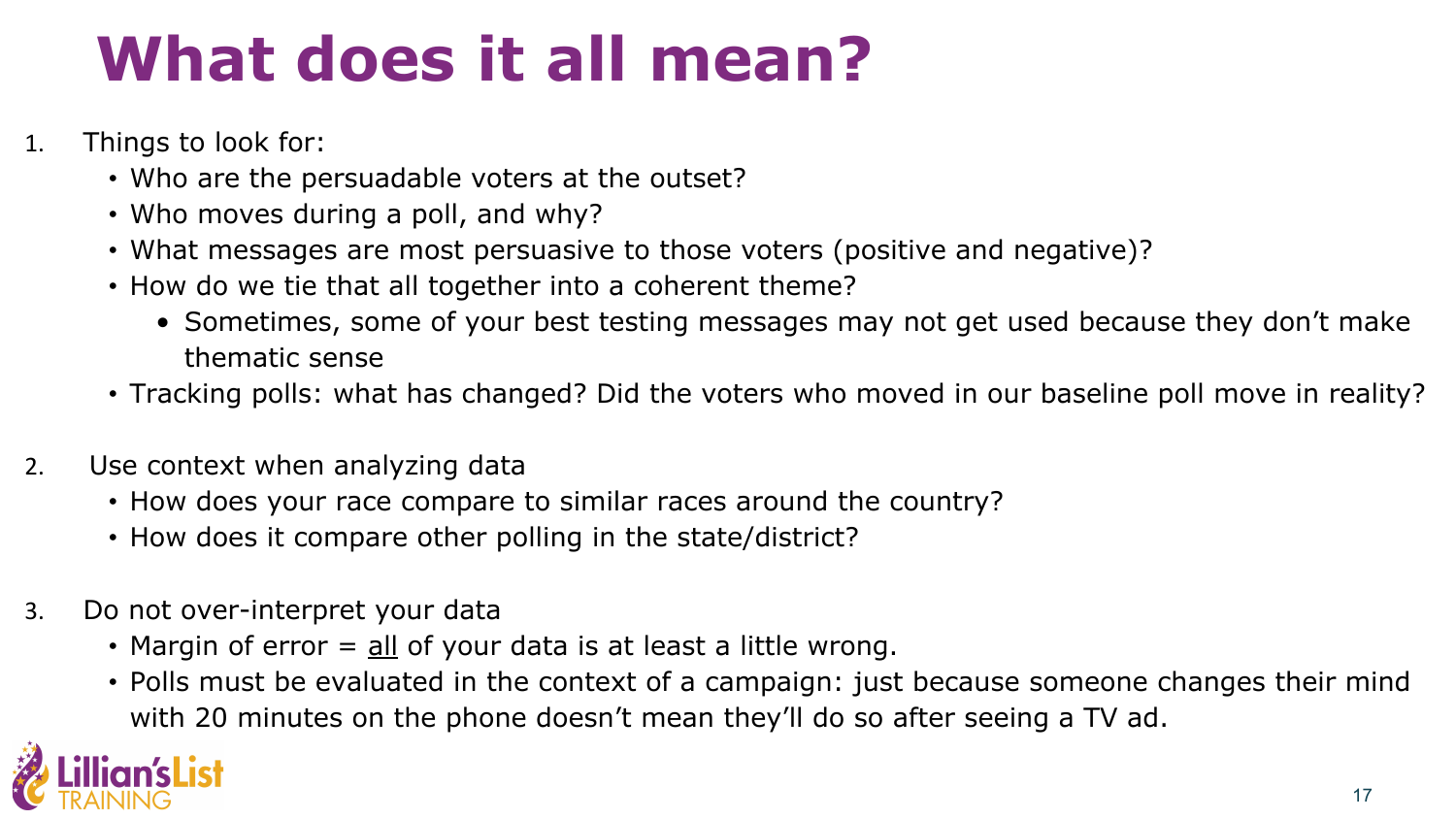## **After polling, you can expect…**

- **A** realistic assessment of your race and your path to victory.
- **A** clear path forward, with a defined messaging and targeting strategy: you should know what to say and to whom to say it.
- **An engaged polling team that will serve as** guardians of this strategy moving forward.

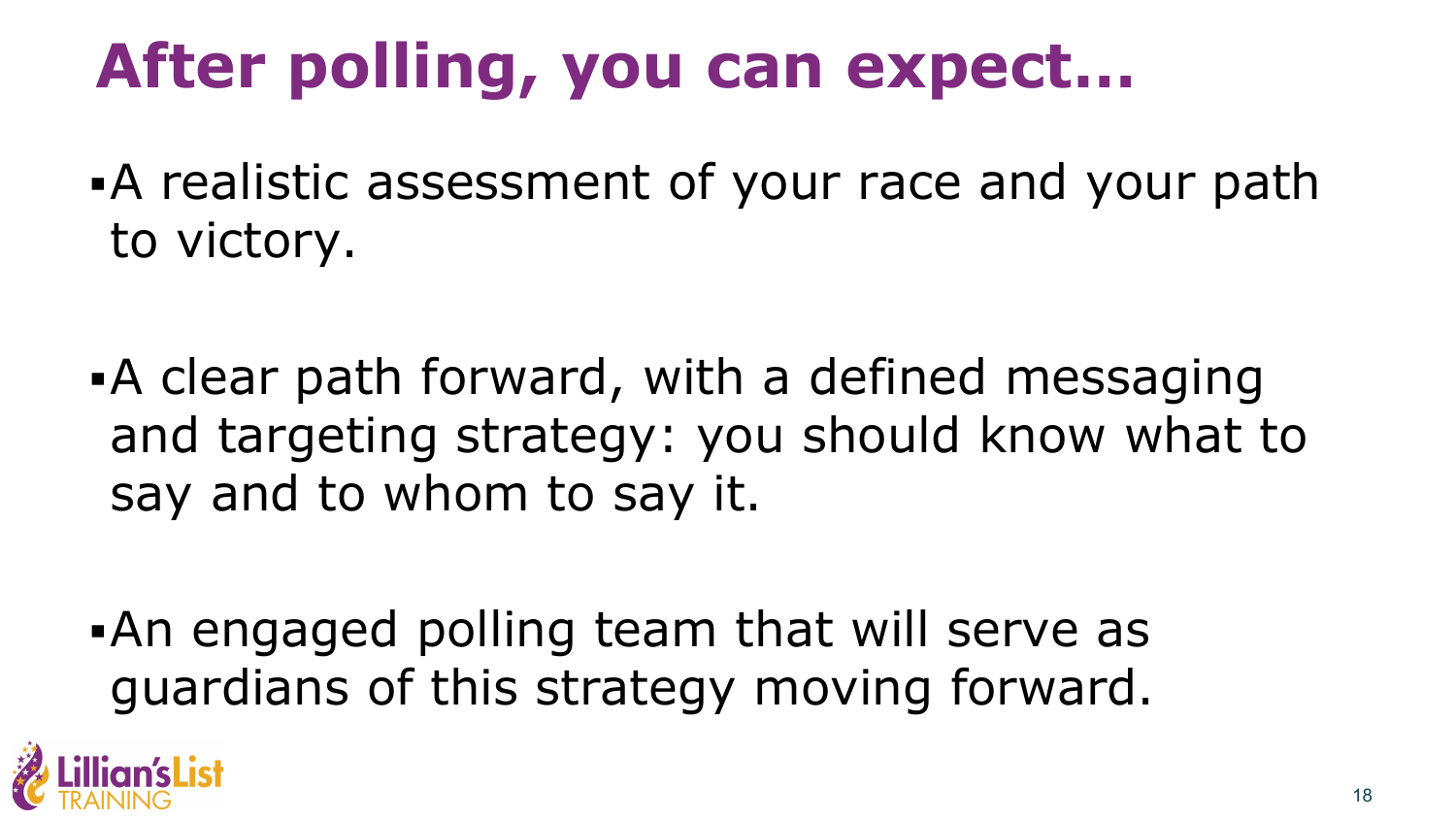#### WHAT TO DO IF YOU CAN'T POLL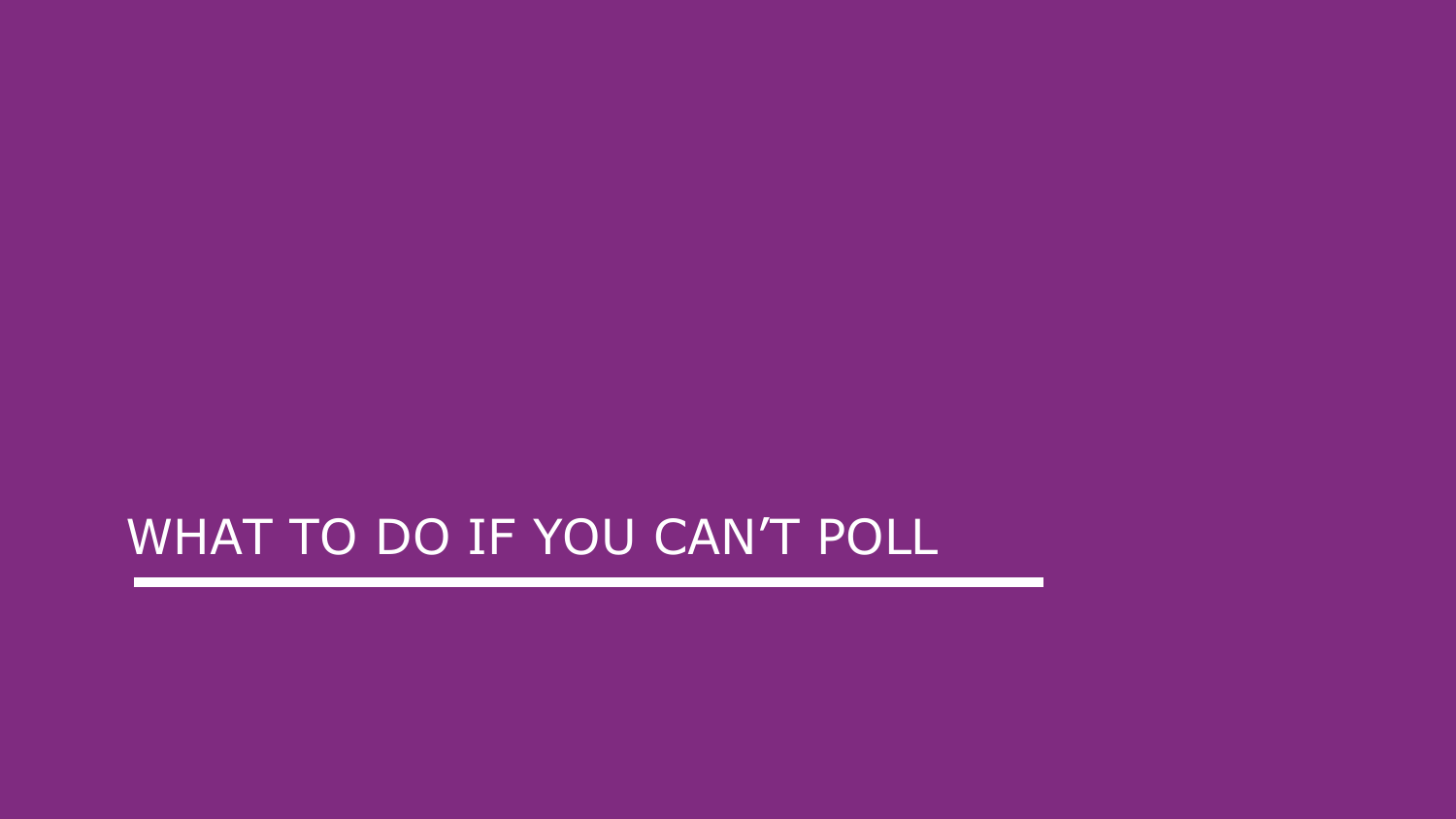#### **How can I work with my pollster to get the most out of limited resources?**

Make sure your pollster understands what your resources are

Think about how you're going to be communicating

Decide whether you need more interviews or a longer poll

Make sure you go into each poll with a clear plan for that poll, and an understanding of how it fits into a total plan

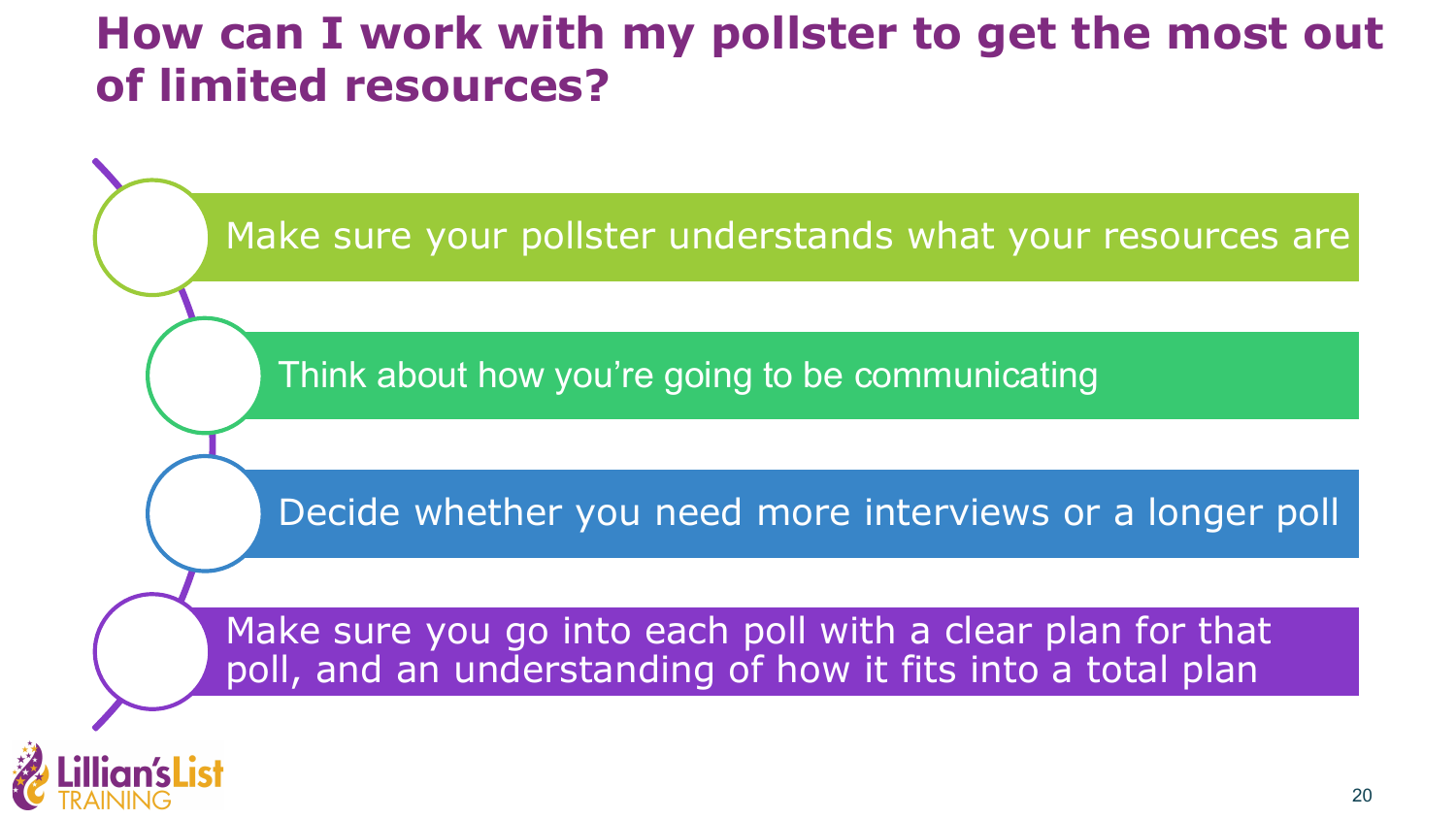## **Can't afford polling?**

- •Look at past election results to identify possible strongholds and persuadable areas
- •Look at national public polling on salient issues
	- www.pollingreport.com
	- www.pollster.com
- •Be aware of other campaigns
	- Presidential candidates and significant statewide campaigns have tested their language and know the best way to appeal to voters
	- Major organizations (PPFA, Emily's List, HRC) know how to best talk about their issues in a way that does not tune out swing voters